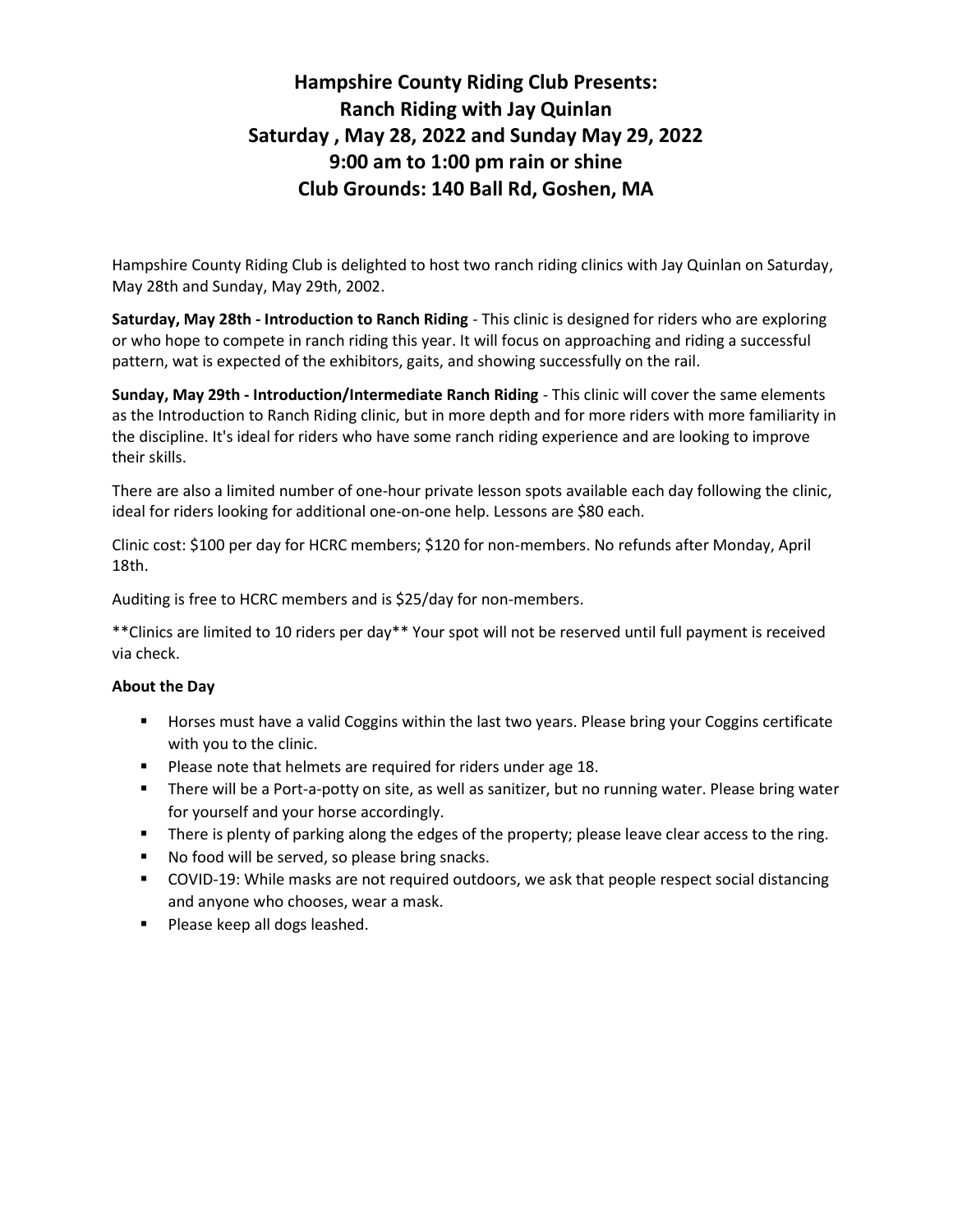## Jay Quinlan Ranch Riding Registration 2022

| Current Member (Circle One): Y N |  |
|----------------------------------|--|
|                                  |  |
|                                  |  |
|                                  |  |
|                                  |  |
|                                  |  |

#### Payment Information

Your clinic spot is not reserved until we receive your payment. Mail checks, payable to Hampshire County Riding Club, and mail to Lise Krieger, PO Box 816, Whately, MA 10193.

#### Please use the following to calculate your clinic cost:

- o Saturday Introduction to Ranch Riding Clinic HCRC Member \$100
- o Saturday Introduction to Ranch Riding Clinic Non-Member \$120
- o Sunday Introduction/Intermediate Ranch Riding Clinic HCRC Member \$100
- o Sunday Introduction/Intermediate Ranch Riding Clinic Non-Member \$120
- o One-hour lesson \$80
- o Audit Free for Members, \$25 for Non-Members

#### \_\_\_\_\_\_ Total Enclosed

#### Liability Waiver

Under Massachusetts law, an equine professional is not liable for an injury to, or the death of, a participant in equine activities, pursuant to Chapter 128, Sec 2D of the MA General laws. I understand fully that participation in activities with horses involves a high risk that could potentially result in serious injury or death. I hereby acknowledge that I am participating at my own risk and agree to make no claims against Hampshire County Riding Club, or against its officers or members, nor against any land owner, over whose property members are permitted to pass, for any liability, damage or injury or loss of life, including legal fees that may occur to myself, my horse, or loss or damage, to any article or transportation vehicles I use to participate in Hampshire County Riding Club activities.

Signature: \_\_\_\_\_\_\_\_\_\_\_\_\_\_\_\_\_\_\_\_\_\_\_\_\_\_\_\_\_\_\_\_\_\_\_\_\_\_\_\_\_\_\_\_\_\_\_\_\_

Name: <u>Dates and the set of the set of the set of the set of the set of the set of the set of the set of the set of the set of the set of the set of the set of the set of the set of the set of the set of the set of the set</u>

| 3 T           |  |
|---------------|--|
| M.<br>۰.<br>× |  |

Date Rec'd: \_\_\_\_\_\_\_\_\_/ Ck #: \_\_\_\_\_\_\_\_\_